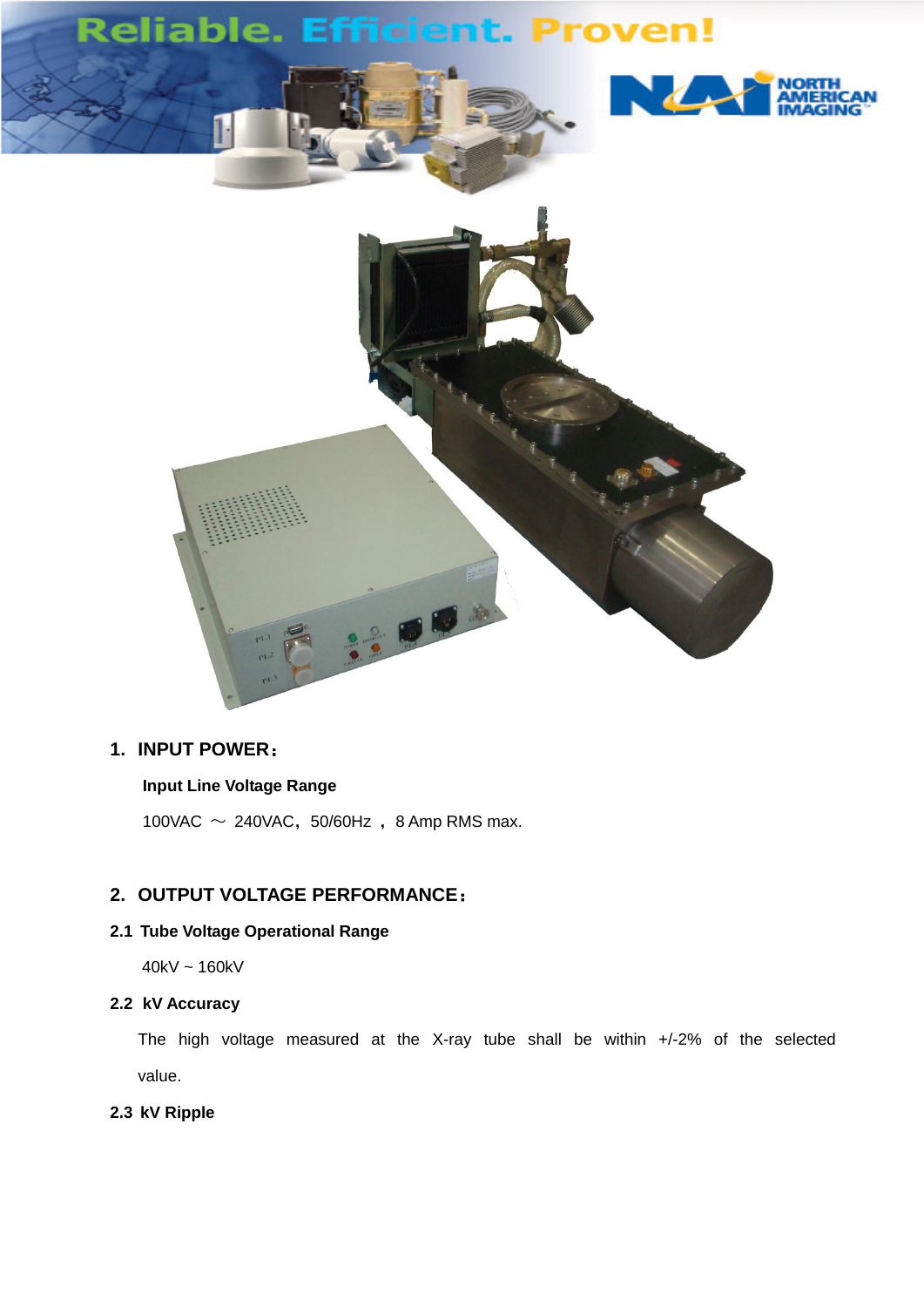

The low frequency ripple (<1kHz) shall be within 1% (P-P) of the total kV.

### **2.4 Voltage Regulation**

Better than 1% for +/-10% of nominal input line voltage.

### **2.5 Voltage Regulator Precision**

0.5kV

## **2.6 kV/mA Rise time**

The kV and mA rise time may be controlled digitally. Minimum ramp-up time is 200mS.

## **3. OUTPUT CURRENT (mA) PERFORMANCE**:

#### **3.1 Tube Current**

1.0mA $\sim$ 3.0mA @ 160kV, 500W maximum.

#### **3.2 mA Regulation**

Better then 1% between 80~160kV, 1.0mA to 3.0mA.

## **4. PROTECTION CIRCUITRY**:

#### **4.1 Current Protection**

The OVER mA trip point is set at 50% over selected output current value.

#### **4.2 Voltage Protection**

The OVER kV trip point is set at 25% over selected output current value.

## **4.3 Over temperature protection (Option)**

Over temperature interlock point shall be set 65℃ as measured from tank body.

## **5. FILAMENT POWER AND FOCAL SPOT**:

- **5.1 Filament Current Output**:3.2A
- **5.2 Filament Voltage Output: 3.5V**
- **5.3 Focal Spot Size**:1.2mm ×0.8mm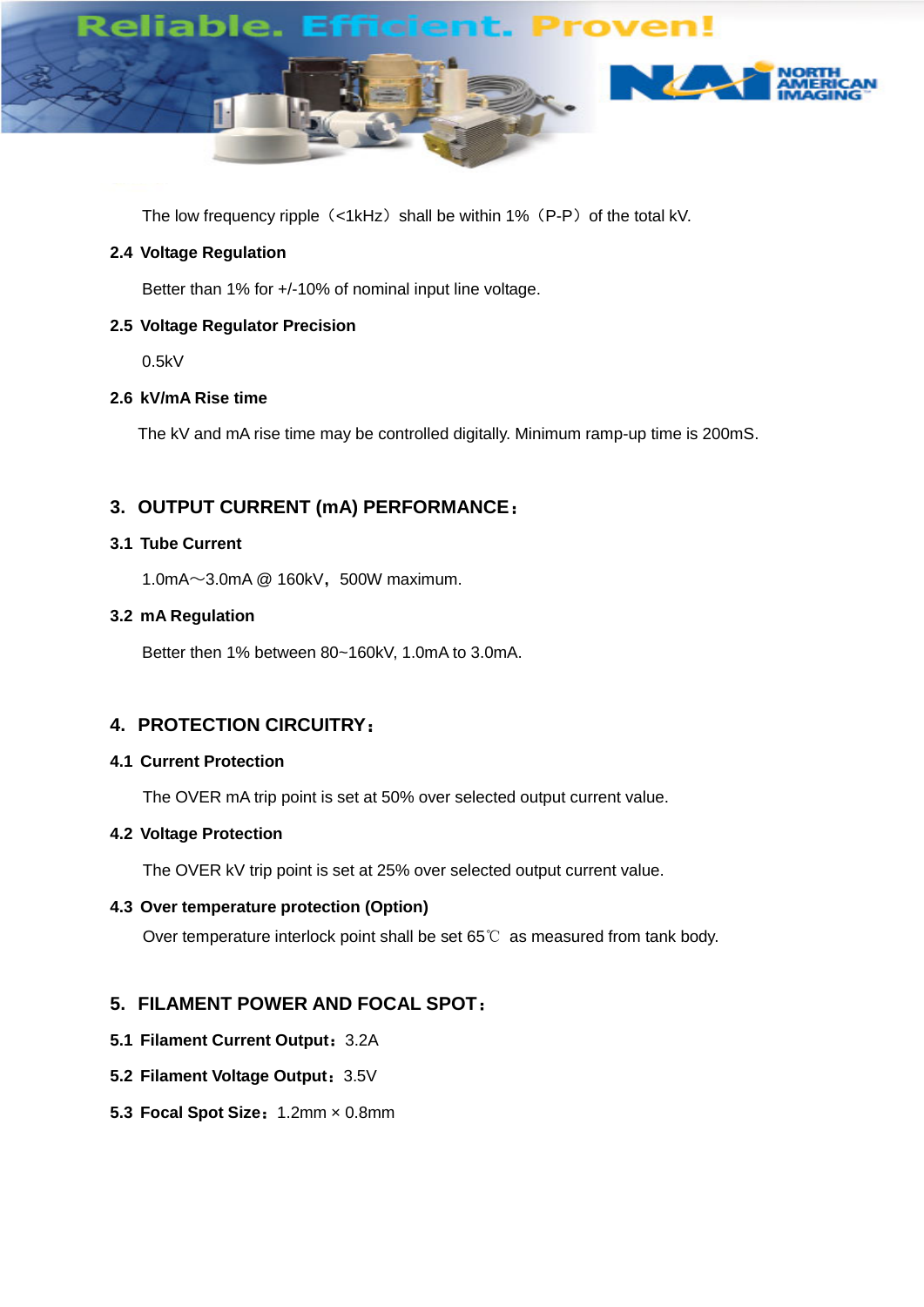

上海超群无利

## **6. RADIATION SAFETY REQUIREMENTS**:

X-ray leakage is less than 0.5mR/hr measured 5cm from the external surface at 1.0mA emission current and 150kV, with output window blocked.

**SHANGHAI ADVANCED NDT EQUIPMENT CO., LTD SAXG1603 Series**

## **7. OPERATION SPECIFICATIONS**:

#### **7.1 Operation Mode**

Continuous or pulsing operation.

**7.2 Seasoning**

Digitally controlled seasoning available (digital board required).

#### **7.3 Operating Ambient Temperature:** 0℃~40℃

- **7.4 Storage Temperature**:-20℃~60℃
- **7.5 Humidity**:≤85%, no condensation
- **7.6 Dimensions**

X-ray generator head: 860mmx240mmx230mm; Weight: 75kg

Controller box: 400mm×400mm×120mm; eight: 5kg

## **7.7 X-ray Beam Filtration**

 $2mm$  Glass  $+$  12mm Oil (equivalent)  $+$  3mm PEEK

#### **7.8 X-ray Beam Geometry**

Fan beam:  $80^{\circ}$ ±2° (40°+40°)  $\times$  10°±1° (5°+5°)

#### **7.9 Cooling Mechanism**

Head inside: Oil convection External: Forced oil cooling.

#### **8. COMPONENT**

#### **8.1 X-ray Generator Head**

## **8.2 Controller Box**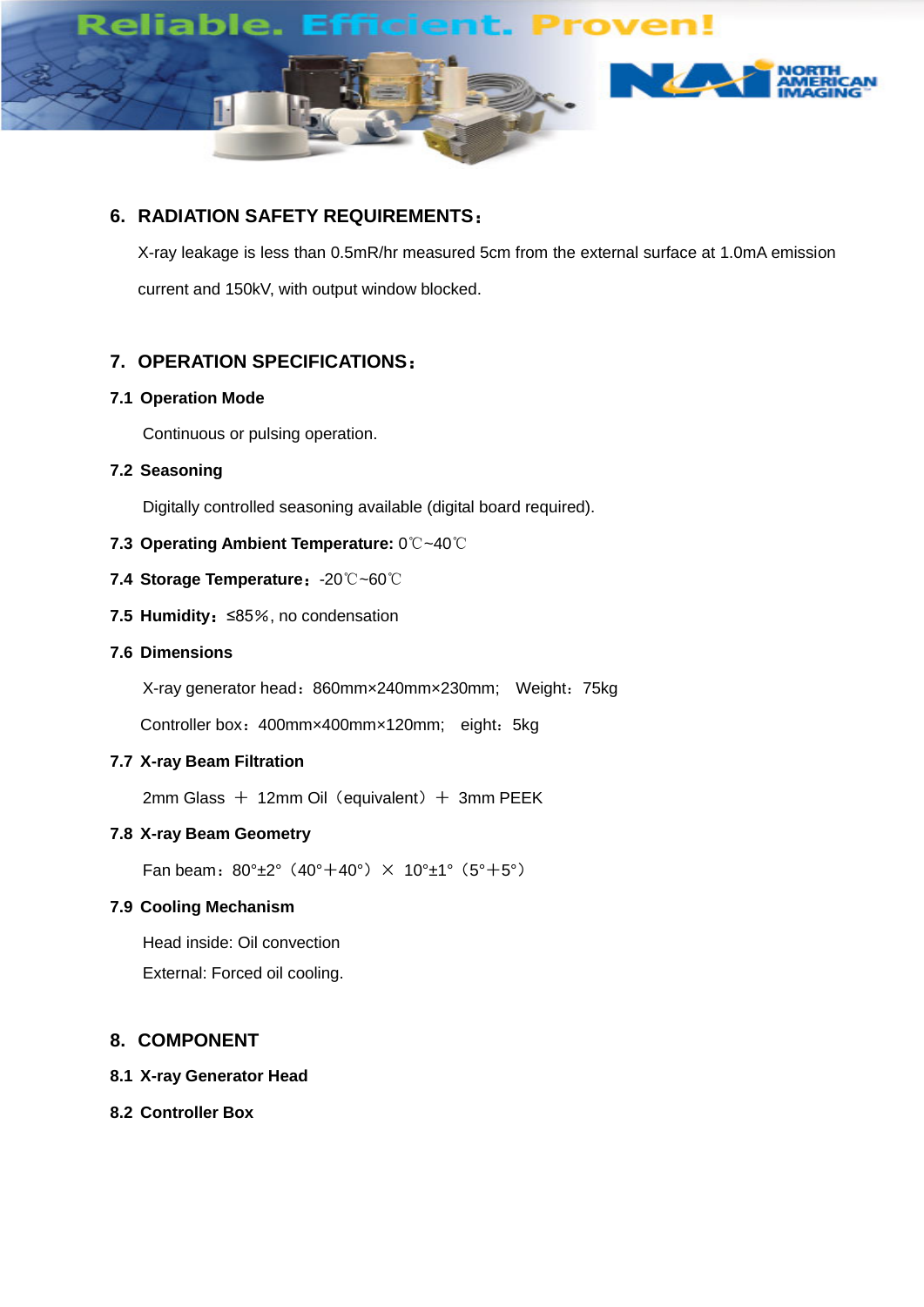

Including digital and analog control boards and one cable from X-ray generator head to the controller box (length 1.6 meter).

## **8.3 Collimator**

Optional to customer request.

## **9. INTERFACE SPECIFICATION**

## **9.1 AC Power Connector**

AC Power input (PL5), Amp CPC connector is used for AC input.

| Connector: Amp PN. 206036-2 |                  |                  |
|-----------------------------|------------------|------------------|
| Pin                         | Contact (Amp PN) | Description      |
|                             | 66261-2          | LINE (Hot, Fire) |
|                             | 66261-2          | NEUTRAL (Zero)   |
|                             | 66262-2          | GND              |

#### **9.2 Control Signal Connector**

Control Signal Connector (PL4), This connector caries signals for X-ray ON, and interlocks

mains power cutout. It uses a Amp CPC connector with AMP contact sockets.

| Connector: Amp PN.206705-1 |                  |                           |  |
|----------------------------|------------------|---------------------------|--|
| Pin                        | Contact (Amp PN) | Description               |  |
|                            | 66565-4          | X-ray On- Collector       |  |
| 2                          | 66565-4          | X-ray On return - Emitter |  |
| 3                          | 66565-4          | Enable In                 |  |
| 4                          | 66565-4          | Enable Return             |  |
| 5                          | 66565-4          |                           |  |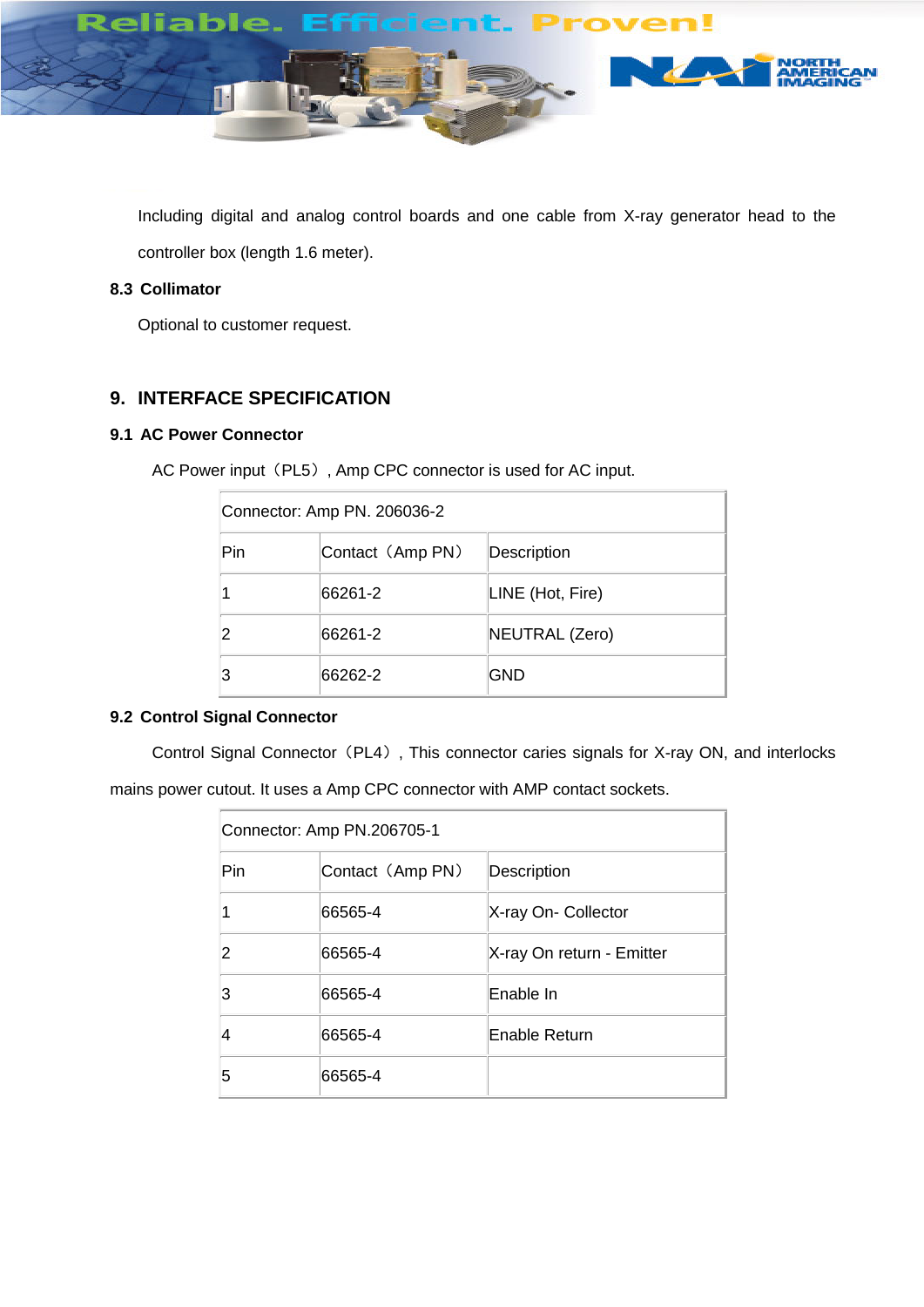

| 6 | 66565-4 | Spare Port                    |
|---|---------|-------------------------------|
|   | 66565-4 | Spare Port                    |
| 8 | 66565-4 | llnterlock In                 |
| 9 | 66565-4 | <b>GND</b> (Interlock Return) |

## **9.3 RS232 Connector**

RS232 Connector PL1 (Digital Signals Interface):

RS232: PL1-2 (RXD)

RS232: PL1-3 (TXD)

RS232: PL1-5 (GND)

## **9.4 GND Connector PL6**

Ground stud provided on chassis

#### **9.5 X-ray Generator Power Connector PL2**

PL2-1, PL2-3: Transmission power to the filament

PL2-4, PL2-5: Transmission power to the High voltage transformers

#### **9.6 X-ray Generator Signal Connector PL3**

- PL3-1: kV feedback signal
- PL3-2: +kV feedback signal
- PL3-3:kV\_GND
- PL3-5: mA\_GND
- PL3-6: +mA feedback signal
- PL3-7: S\_GND
- PL3-8: mA feedback signal

#### **9.7 Indicator information**

POWER: When power-on, the bright lights

INTERLOCK: When interlocked conditions set up, bright lights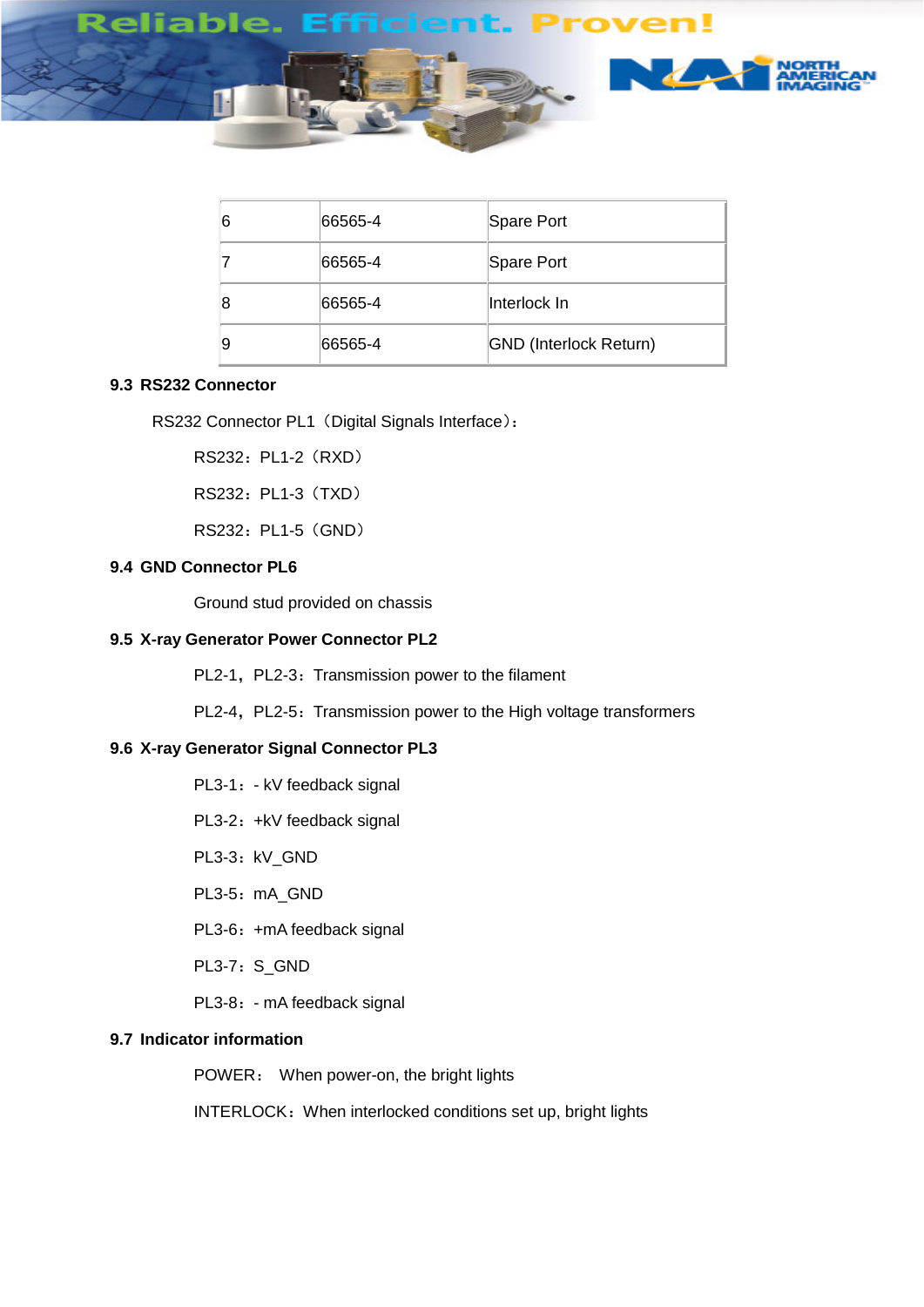

X-RAY ON: When the X-ray emission, bright lights

FAULT: When the fault occurred, the bright lights

## **9.8 Analog Signals Interface**

- Tube voltage input signal (H9-PIN3): 0~5 VDC analog signal.
- Tube voltage output signal (H9-PIN1): 0~5 VDC analog signal.
- Tube current input signal (H9-PIN4): 0~5 VDC analog signal.
- Tube current output signal (H9-PIN2): 0~5 VDC analog signal.
- X-ray On/OFF signal (PL4-1, PL4-2):

| Parameter                     | lValue |
|-------------------------------|--------|
| Open circuit voltage          | 30V    |
| <b>Max Continuous current</b> | ∣1mA   |

• Interlock Input signal (PL4-8, PL4-9):

| Parameter                                 | Value              |
|-------------------------------------------|--------------------|
| Open circuit voltage                      | 24V                |
| Minimum closed circuit continuous current | 15mA               |
| Nominal closed circuit continuous current | 100 <sub>m</sub> A |
| Maximum closed circuit continuous current | 150 <sub>m</sub> A |
| Inrush current                            | < 1A               |

● Enable Inputs Signal (PL4-3, PL4-4):

| Parameter                | Value                 |
|--------------------------|-----------------------|
| Input Voltage (asserted) |                       |
| Asserted                 | $> 20V$ (nominal 24V) |
| Not Asserted             | $<$ 5VDC              |
| <b>Nominal Current</b>   | 10 <sub>m</sub> A     |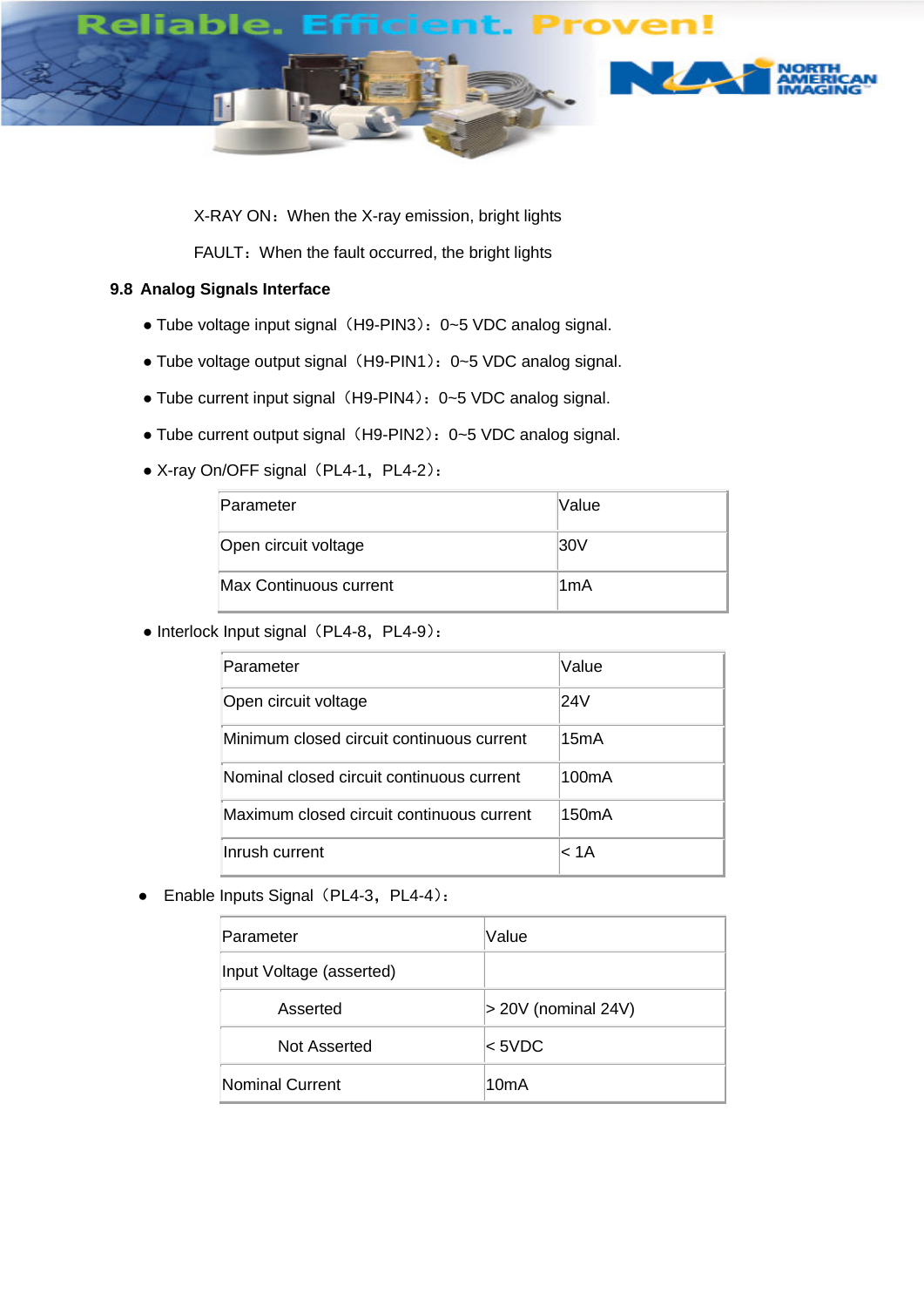

| <b>Max Current</b> |  |
|--------------------|--|
|--------------------|--|

• X-ray READY signal: kV>80kV and mA>1.0mA

|                 | LD <sub>2</sub> | H10-4 (READY signal) |
|-----------------|-----------------|----------------------|
| X-ray READY     | Illuminated     | Low level            |
| X-ray NOT READY | Dimm            | High level           |

• The current high signal (mA OVER): The mA OVER trip point is set at 50% over current fault

signal.

|               | LD4         | H10-9 (mA OVER signal) |
|---------------|-------------|------------------------|
| mA OVER range | Illuminated | Low level              |
| mA Normal     | Dimm        | High level             |

• The voltage high signal (kV OVER): The kV OVER trip point is set at 25% over voltage fault

signal.

|               | LD3         | H <sub>10</sub> -7 (kV OVER signal) |
|---------------|-------------|-------------------------------------|
| kV OVER range | Illuminated | Low level                           |
| kV Normal     | Dimm        | High level                          |

• Fault signal (H10-PIN5):

|        | H10-5 (ERROR signal) |
|--------|----------------------|
| Error  | Low level            |
| Normal | High level           |

• Signal Ground:

(H10-3, H10-6, H9-5)

## **9.9 Communication Interface**(**RS232**)

RS232 connector is standard 9-Pin D-sub male connector.

Baud Rate Setting: 9600

Parity: Even